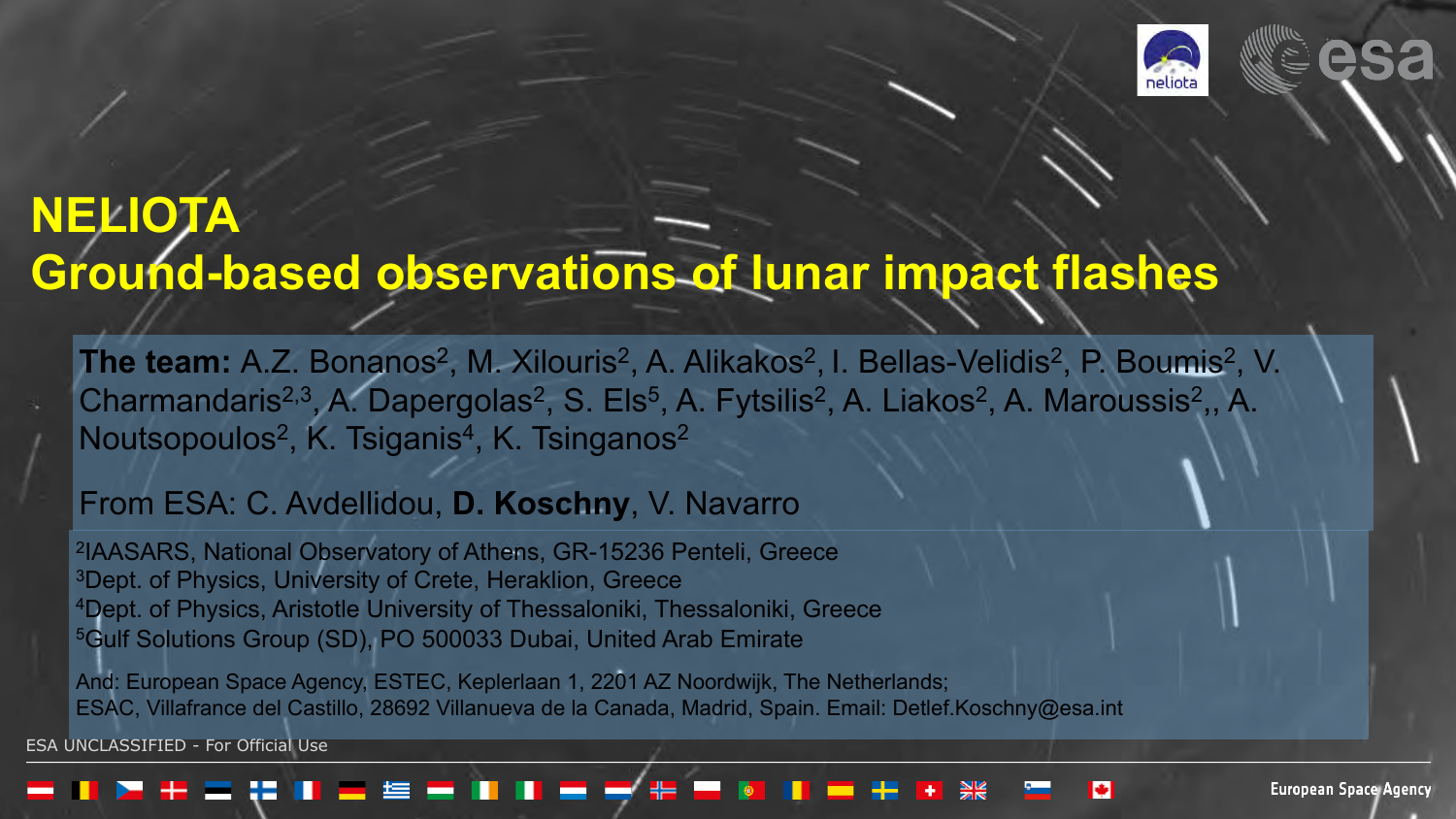## **Motivation**



**Q** Flux densities of **asteroids/meteoroids in the mass range of kg is not very well constrained.** 

## **The knowledge of small impactors is important for space**

ы

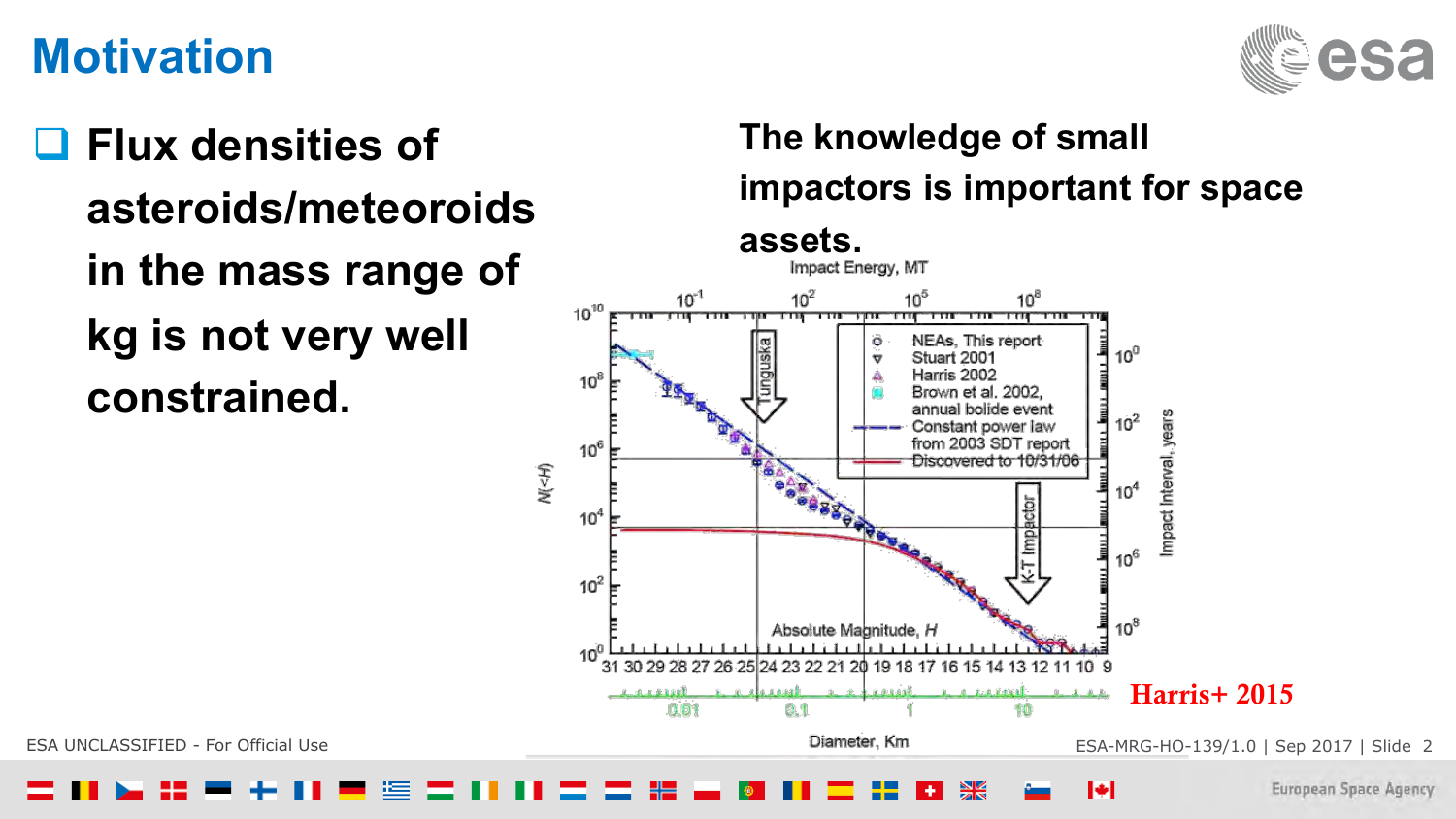

## **Idea**

## **□ Characterise the impactor from the flash**

**Q Use the Moon as the detector to monitor the flashes.** 

**Suggs et al. (2014), Madiedo et al. (2010), Ortiz et al. (1990/2000), and more** 

NELIOTA project in Greece developed within an ESA project NEO Lunar Impacts & Optical **TrAnsients** 



м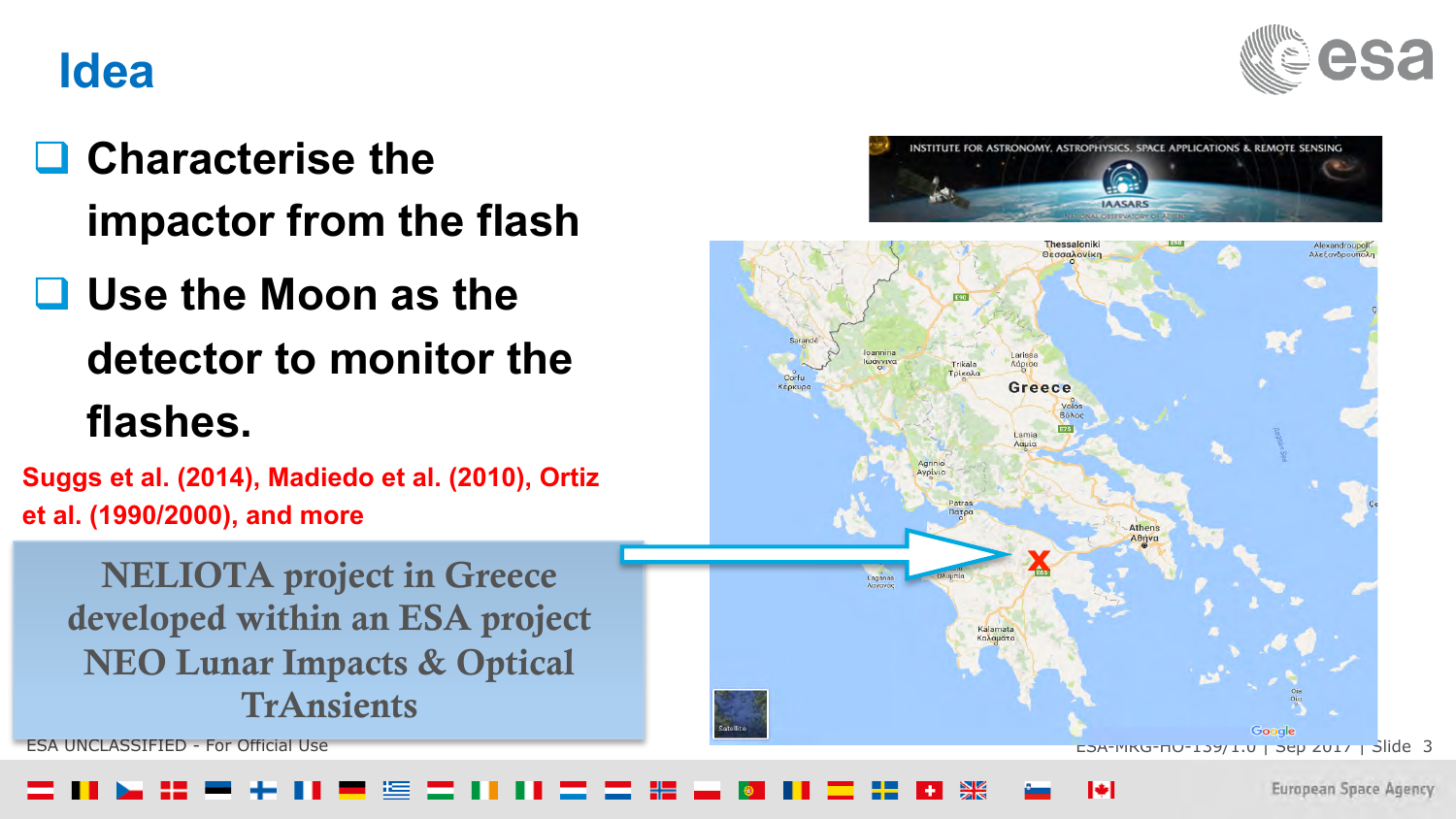## **NELIOTA: Technical setup**

- **□ 1.2-m Kryoneri telescope at 930 m above mean sea level (National Observatory Athens)**
- q **Dichroic beam-splitter**
- q **Two Zyla sCMOS cameras at 2560 x 2160 pixels, 0.4" / pixel**
- 30 to 40 fps
- q **Total FoV: 16.6 arcmin x 14.0 arcmin**
- **□ R and I filters**





ы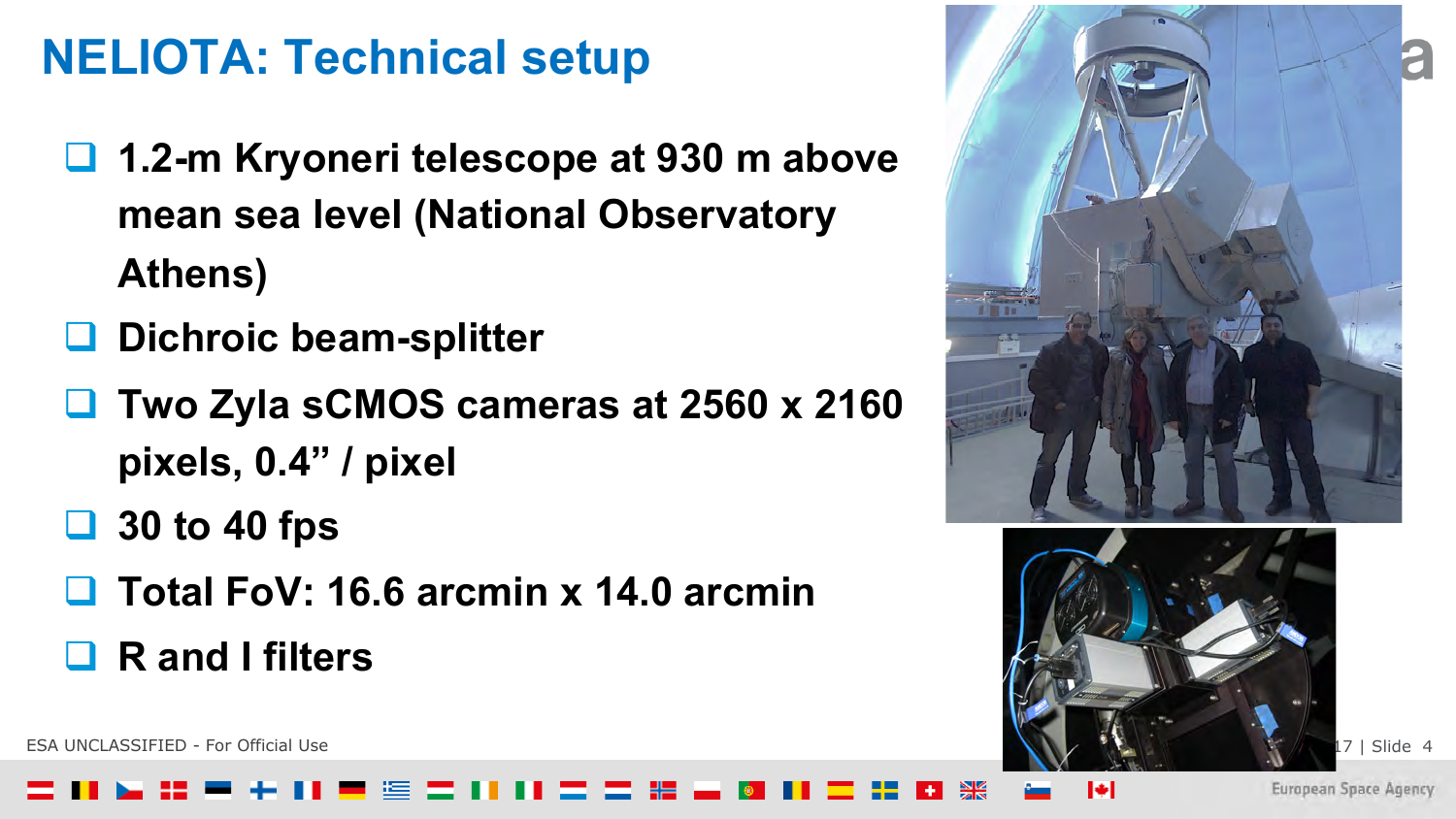



ESA UNCLASSIFIED - For Official Use ESA-MRG-HO-139/1.0 | Sep 2017 | Slide 5

 $\blacktriangleright$ 

## - 92. 海星山 计二重编码 H.  $\frac{N}{2}$ HH. . .  $\bullet$  $+$ −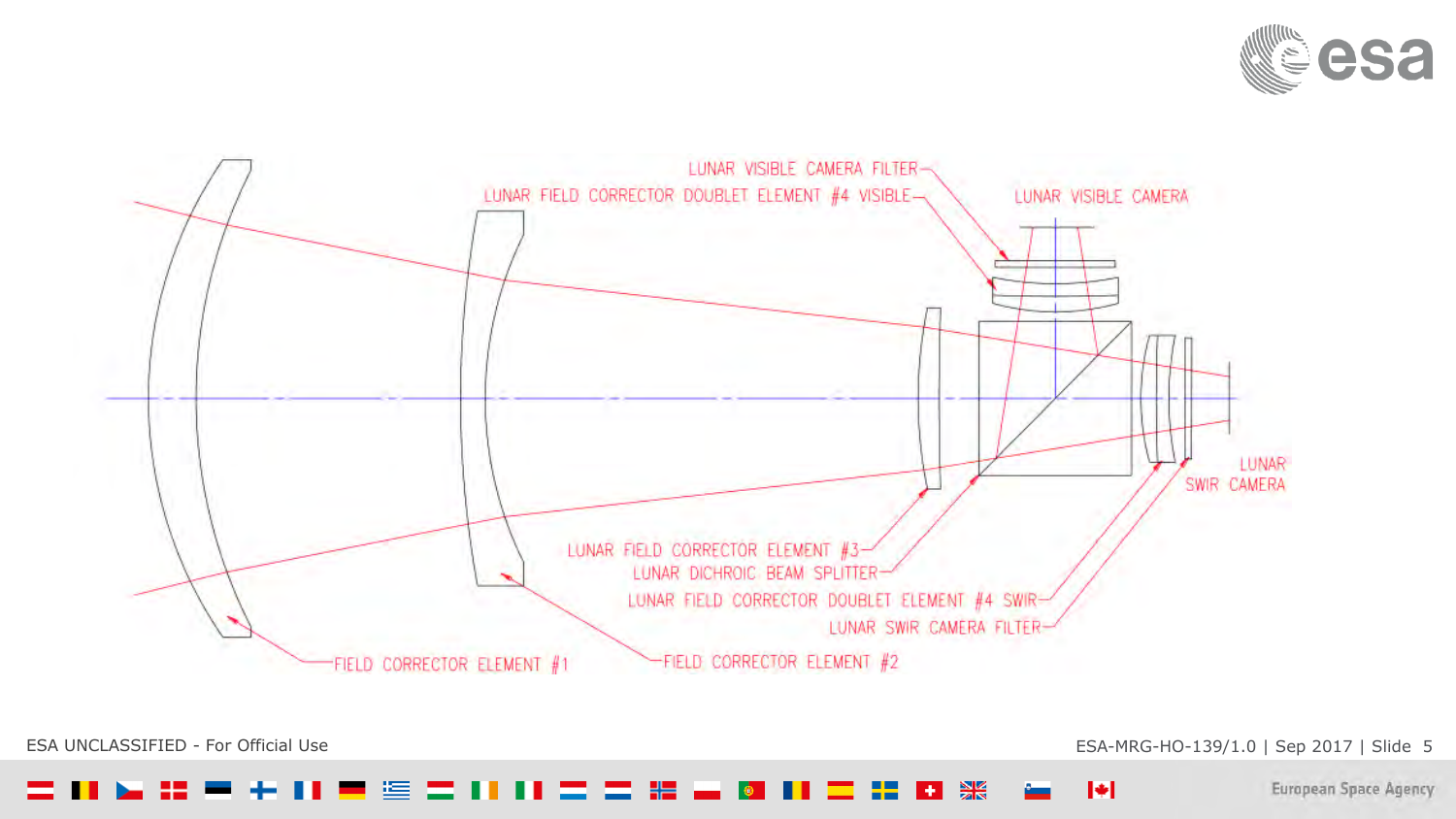## **NELIOTA: Operations**

## **Specialised software is developed**

## **I.Observation Plan**

- **science frames**
- **standard stars**
- **calibration frames (flat/dark)**







**esa** 

6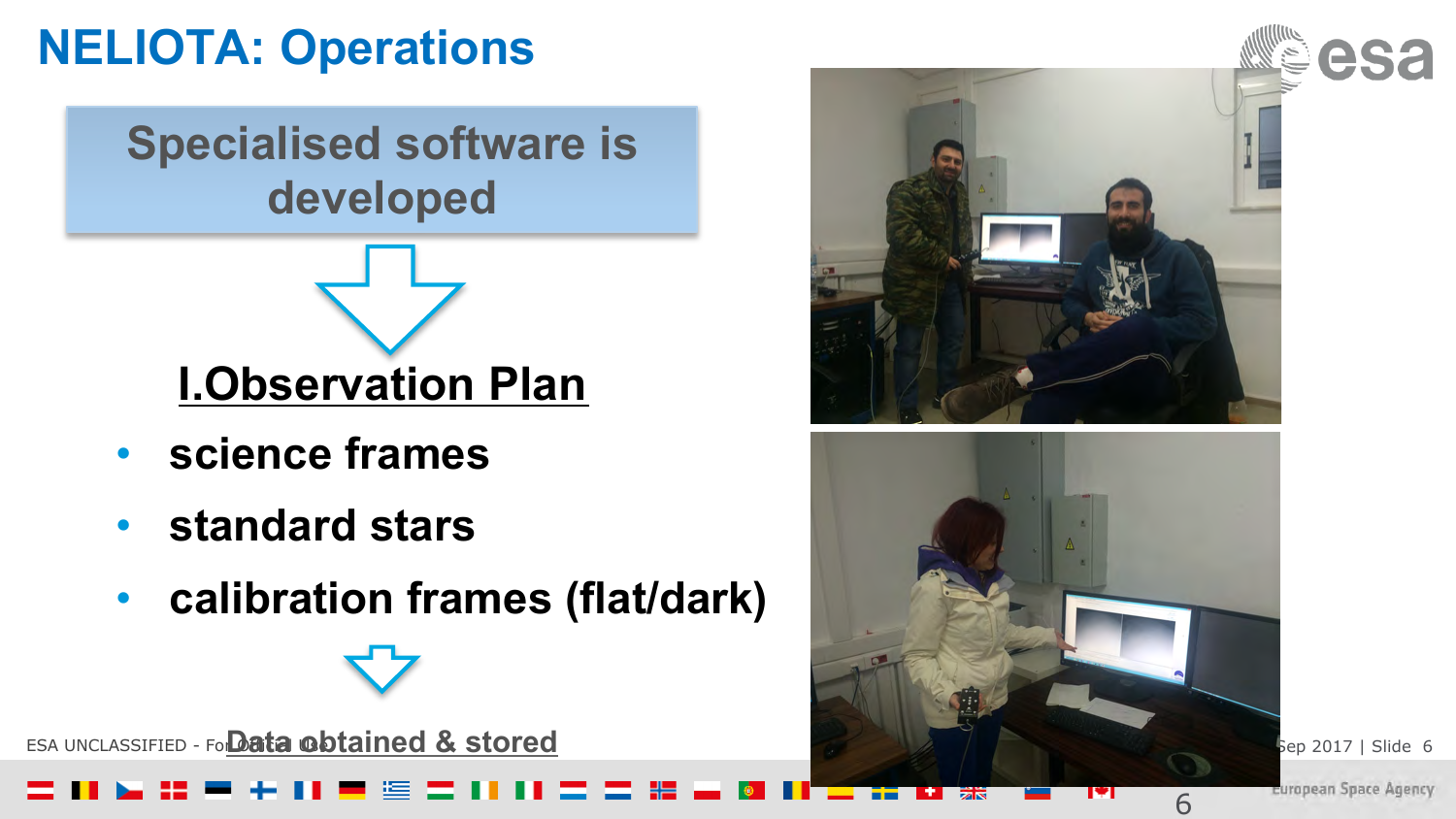## **NELIOTA: Operations**

# **processing**

- **reduction**
- **subtraction of moon**
- **detection of events**

**III.Archiving & validation** 

**Operation of 22 months** 

**(started 08 March 2017)** 



## **II. Data II. Data IV.Public Data**

## **http://neliota.astro.noa.gr**

- **Time of event**
- **Approximate magnitude**
- **Location on the Moon**
- **Published within 24 h**

ы



ESA UNCLASSIFIED - For Official Use Esa-MRG-HO-139/1.0 | Sep 2017 | Slide 7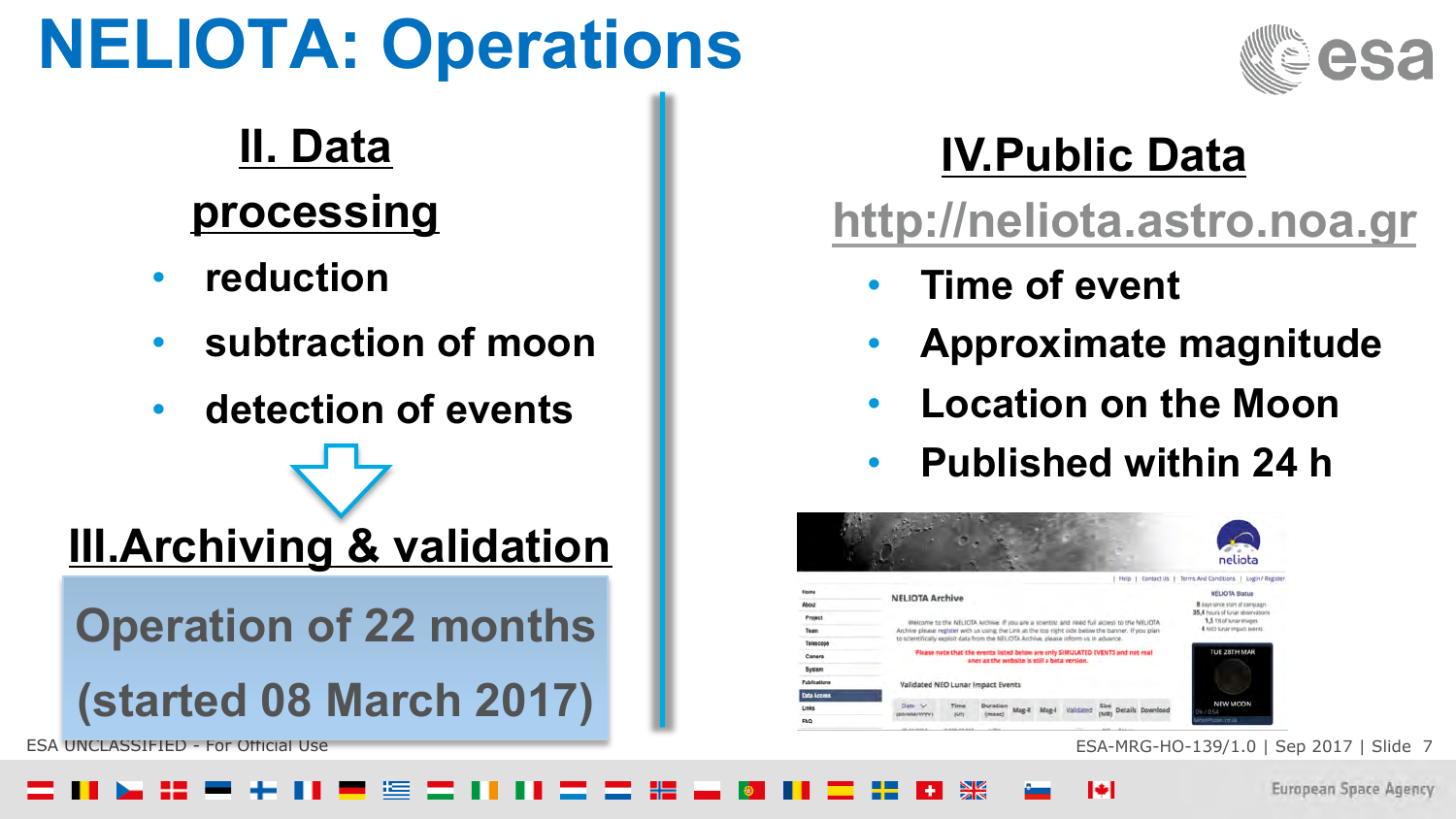## **NELIOTA: First Results**



## **Commissioning phase: 01 Feb – 08 Mar 2017**



## $\frac{N}{2}$ ≔



M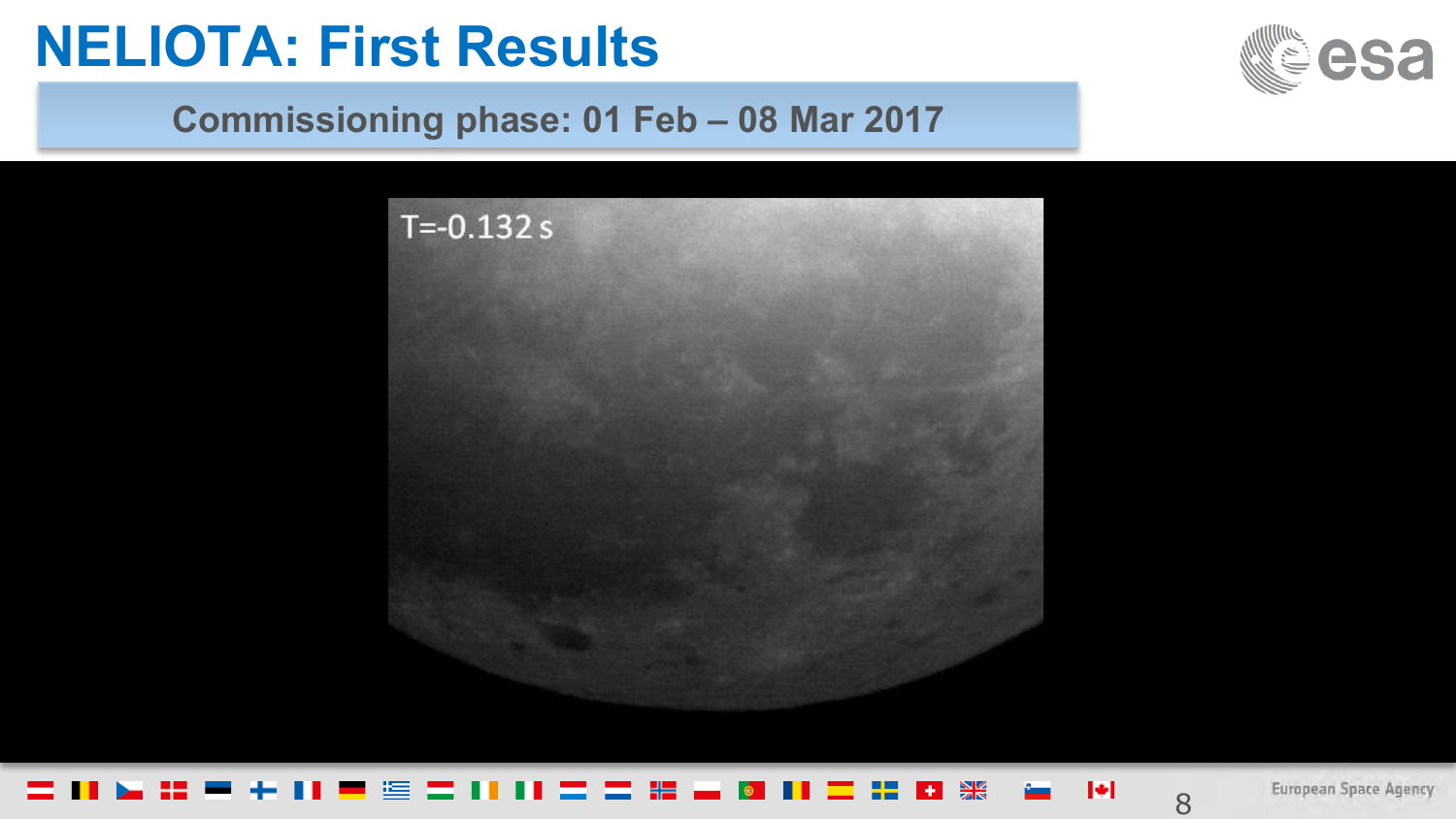## **NELIOTA Status**



## Validated/Suspected NEO Lunar Impact Events

| <b>UT Date</b><br>(DD/MM/YYYYY) | <b>UT Time</b> | <b>Duration</b><br>(sec) | R<br>(mag)     | x.<br>(mag)    | Validated                | <b>Size</b><br>(MB) | <b>Details</b>    | Download <b>Researc</b> |                |
|---------------------------------|----------------|--------------------------|----------------|----------------|--------------------------|---------------------|-------------------|-------------------------|----------------|
| 27/08/2017                      | 17:29:42.997   | 0.033                    |                | $10.3 \pm 0.0$ | H.                       | 92                  | $See \rightarrow$ | + Add to C              | Va             |
| 18/08/2017                      | 02:03:08.317   | 0.066                    | $9.9 \pm 0.0$  | $8.8 \pm 0.0$  | $\mathcal{A}$            | 93                  | $See >$           | + Add to C              | UT D<br>(DD/K) |
| 18/08/2017                      | 02:02:21.417   | 0.066                    | $10.5 \pm 0.0$ | $9.0 \pm 0.0$  | $\overline{\mathcal{A}}$ | 93                  | $See >$           | + Add to C              |                |
| 16/08/2017                      | 02:41:15.113   | 0.066                    | $10.3 \pm 0.0$ | $8.9 \pm 0.0$  | n                        | 100                 | $See >$           | + Add to C              | 19/            |
| 16/08/2017                      | 02:15:58.813   | 0.066                    | $9.6 \pm 0.1$  | $8.8 \pm 0.0$  | $\sqrt{2}$               | 100                 | $See >$           | + Add to C              | 19/            |
| 16/08/2017                      | 01:05:46.763   | 0.033                    | $9.5 \pm 0.1$  | $9.1 \pm 0.0$  | $\mathcal{J}$            | 100                 | $See >$           | + Add to C              | 29/6           |
| 28/07/2017                      | 19:17:18.307   | 0.132                    | $8.2 \pm 0.0$  | $6.4 \pm 0.0$  | $ \mathcal{I} $          | 121                 | See $\gg$         | + Add to C              | 20/            |
| 28/07/2017                      | 18:51:41.683   | 0.033                    | $10.3 \pm 0.0$ | $9.6 \pm 0.0$  | $\mathcal{J}$            | 97                  | $See >$           | + Add to C              | 20/6           |
| 28/07/2017                      | 18:42:58.027   | 0.033                    | $10.3 \pm 0.0$ | $9.5 \pm 0.0$  | $\vert \sqrt{2} \vert$   | 96                  | See $\gg$         | + Add to C              | 01/0           |
| 28/07/2017                      | 18:21:44.850   | 0.066                    | n et           | $9.1 \pm 0.0$  | in,                      | 101                 | $See >$           | + Add to C              | 01/0           |
| 27/07/2017                      | 18:31:06.720   | 0.033                    |                | $9.3 \pm 0.0$  | n                        | 92                  | See $\gg$         | + Add to C              | 04/0           |
| 19/07/2017                      | 02:00:36.453   | 0.033                    | $\sim$         | $9.2 \pm 0.0$  |                          | 92                  | See $>>$          | + Add to C              |                |
| 28/06/2017                      | 18:45:25.803   | 0.033                    | $10.0 \pm 0.0$ | $9.4 \pm 0.0$  | m                        | 93                  | $See \geq$        | + Add to C              | 01/0           |
| 27/06/2017                      | 18:58:26.680   | 0.066                    | $10.3 \pm 0.0$ | $9.2 \pm 0.0$  | $\overline{\mathcal{A}}$ | 87                  | See $>>$          | + Add to C              | 01/0           |
| 19/06/2017                      | 02:39:13.590   | 0.033                    |                | $10.1 \pm 0.1$ |                          | 97                  | $See >$           | + Add to C              | 01/0           |

## Validated/Suspected NEO Lunar Impact Events

黑

| UT Date<br>(DD/MM/YYYYY) | <b>UT Time</b> | <b>Duration</b><br>(sec) | R<br>(mag)     | I<br>(mag)     | Validated                | <b>Size</b><br>(MB) | <b>Details</b>    | esear<br><b>Download</b><br>9, 20        |
|--------------------------|----------------|--------------------------|----------------|----------------|--------------------------|---------------------|-------------------|------------------------------------------|
| 19/06/2017               | 01:51:08.663   | 0.033                    |                | $10.2 \pm 0.1$ |                          | 98                  | $See >$           | lear-E<br>+ Add to Cart<br><b>Detect</b> |
| 19/06/2017               | 01:50:34.560   | 0.066                    | $9.9 \pm 0.1$  | $9.3 \pm 0.1$  | o                        | 98                  | $See >$           | nd De<br>+ Add to Cart<br>June 8         |
| 29/05/2017               | 19:00:05.083   | 0.033                    |                | $9.6 \pm 0.0$  |                          | 89                  | $See \rightarrow$ | ierma<br>+ Add to Cart                   |
| 20/05/2017               | 01:58:56.980   | 0.033                    |                | $9.8 \pm 0.0$  | o                        | 99                  | $See >$           | + Add to Cart                            |
| 20/05/2017               | 01:58:45.080   | 0.033                    |                | $11.6 \pm 0.0$ |                          | 97                  | $See \rightarrow$ | + Add to Cart                            |
| 01/05/2017               | 20:30:58.137   | 0.066                    | $9.7 \pm 0.0$  | $8.5 \pm 0.0$  | Ø                        | 97                  | $See >$           | + Add to Cart                            |
| 01/04/2017               | 19:45:51.650   | 0.033                    | $10.0 \pm 0.1$ | $8.7 \pm 0.1$  | $\overline{\sqrt{2}}$    | 92                  | See >>            | + Add to Cart                            |
| 04/03/2017               | 20:51:31.853   | 0.033                    | $9.7 \pm 0.1$  | $8.8 \pm 0.1$  | Q)                       | 94                  | $See >$           | + Add to Cart                            |
| 01/03/2017               | 17:13:17.360   | 0.033                    | $9.2 \pm 0.1$  | $8.1 \pm 0.1$  | $\overline{\mathcal{L}}$ | 84                  | $See >$           | + Add to Cart                            |
| 01/03/2017               | 17:08:46.573   | 0.132                    | $6.7 \pm 0.1$  | $6.0 \pm 0.1$  | Q)                       | 98                  | $See >$           | + Add to Cart                            |
| 01/02/2017               | 17:13:57.863   | 0.033                    | $9.8 \pm 0.1$  | $8.9 \pm 0.1$  | $\overline{\vee}$        | 91                  | $See >$           | + Add to Cart                            |

ESA UNCLASSIFIED - For Official Use ESA-MRG-HO-139/1.0 | Sep 2017 | Slide 9

9

 $\blacktriangleright$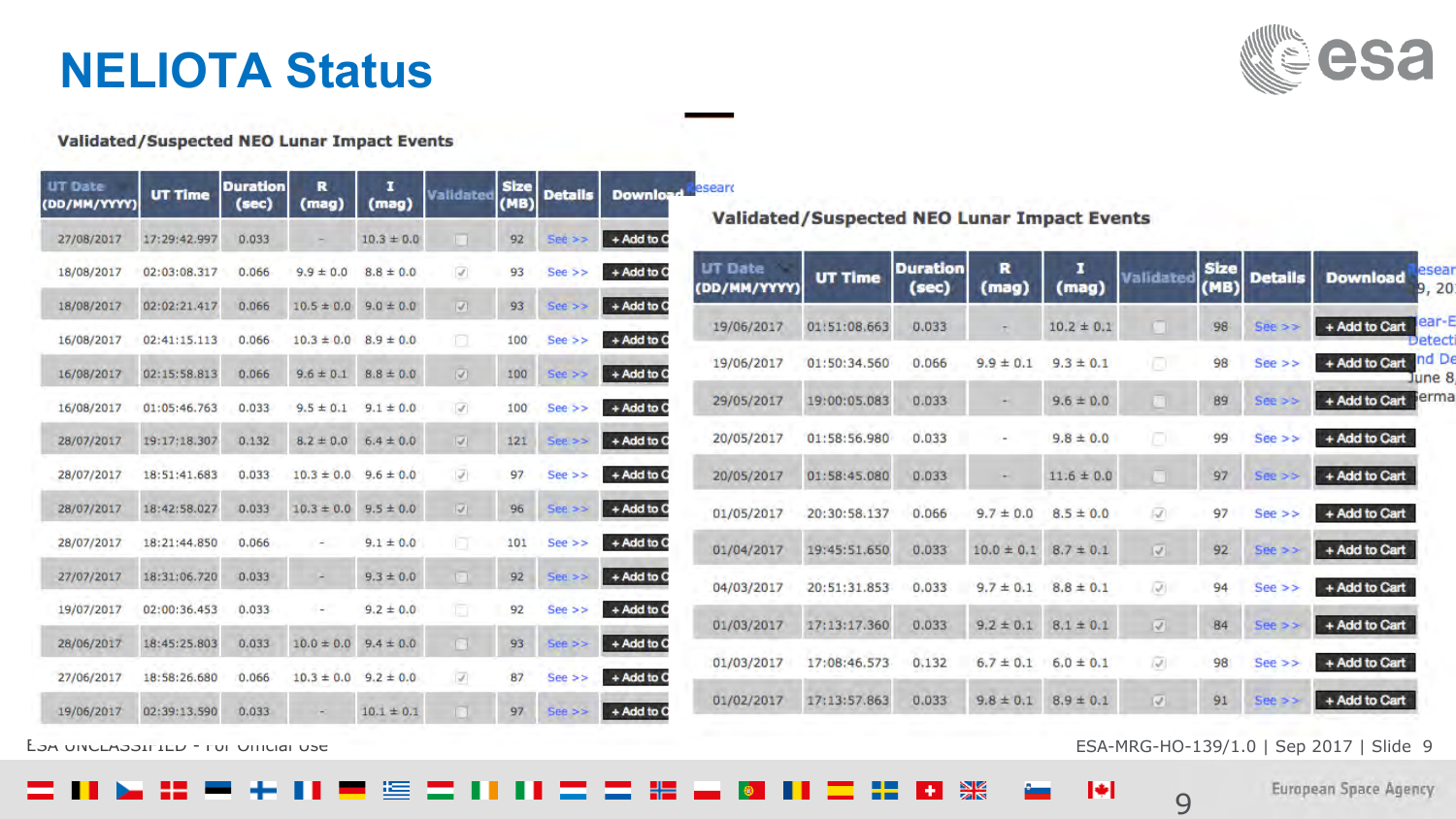## **NELIOTA Status**

|                                 | <b>Validated/Suspected NEO Lunar Impact Events</b> |                   |                |                |  |                        |  |                                                                                                                                                                                                                                                                                                                                                                                                                                                                                                                                                                                                                                                                                                                                                                                                                                                                                                                                                                                                                                                                                                                                                                                                                                                                                                                                                                                                                                                                                                                                                                                                                                           |  |  |  |            |
|---------------------------------|----------------------------------------------------|-------------------|----------------|----------------|--|------------------------|--|-------------------------------------------------------------------------------------------------------------------------------------------------------------------------------------------------------------------------------------------------------------------------------------------------------------------------------------------------------------------------------------------------------------------------------------------------------------------------------------------------------------------------------------------------------------------------------------------------------------------------------------------------------------------------------------------------------------------------------------------------------------------------------------------------------------------------------------------------------------------------------------------------------------------------------------------------------------------------------------------------------------------------------------------------------------------------------------------------------------------------------------------------------------------------------------------------------------------------------------------------------------------------------------------------------------------------------------------------------------------------------------------------------------------------------------------------------------------------------------------------------------------------------------------------------------------------------------------------------------------------------------------|--|--|--|------------|
| <b>UT Date</b><br>(DD/MM/YYYYY) | <b>UT Time</b>                                     | Duration<br>(sec) | R<br>(mag)     |                |  |                        |  | NELIOTA: First Temperature Measurement of Lunar Impact<br>A.Z. Bonanos! . C. Aydellulon?, A. Lights, A. Dapreslant . D. Koschoz . I. Bellas Velidis! . P. Boumis!                                                                                                                                                                                                                                                                                                                                                                                                                                                                                                                                                                                                                                                                                                                                                                                                                                                                                                                                                                                                                                                                                                                                                                                                                                                                                                                                                                                                                                                                         |  |  |  |            |
| 27/08/2017                      | 17:29:42.997                                       | 0.033             |                | $10.3 \pm 0.0$ |  |                        |  | 1 AA-SARS, National Office Distribution of Alterna, 15246 Remetlic Gregory Research and Technology Comre (ESA/ESTEC).                                                                                                                                                                                                                                                                                                                                                                                                                                                                                                                                                                                                                                                                                                                                                                                                                                                                                                                                                                                                                                                                                                                                                                                                                                                                                                                                                                                                                                                                                                                     |  |  |  | ails       |
| 18/08/2017                      | 02:03:08.317                                       | 0.066             | $9.9 \pm 0.0$  | $8.8 \pm 0.0$  |  |                        |  |                                                                                                                                                                                                                                                                                                                                                                                                                                                                                                                                                                                                                                                                                                                                                                                                                                                                                                                                                                                                                                                                                                                                                                                                                                                                                                                                                                                                                                                                                                                                                                                                                                           |  |  |  |            |
| 18/08/2017                      | 02:02:21.417                                       | 0.066             | $10.5 \pm 0.0$ | $9.0 \pm 0.0$  |  |                        |  |                                                                                                                                                                                                                                                                                                                                                                                                                                                                                                                                                                                                                                                                                                                                                                                                                                                                                                                                                                                                                                                                                                                                                                                                                                                                                                                                                                                                                                                                                                                                                                                                                                           |  |  |  |            |
| 16/08/2017                      | 02:41:15.113                                       | 0.066             | $10.3 \pm 0.0$ | $8.9 \pm 0.0$  |  |                        |  | 1 IAASARS, National Observatory of Athens, 15236 Penteli, Greece Res.                                                                                                                                                                                                                                                                                                                                                                                                                                                                                                                                                                                                                                                                                                                                                                                                                                                                                                                                                                                                                                                                                                                                                                                                                                                                                                                                                                                                                                                                                                                                                                     |  |  |  |            |
| 16/08/2017                      | 02:15:58.813                                       | 0.066             | $9.6 \pm 0.1$  |                |  |                        |  |                                                                                                                                                                                                                                                                                                                                                                                                                                                                                                                                                                                                                                                                                                                                                                                                                                                                                                                                                                                                                                                                                                                                                                                                                                                                                                                                                                                                                                                                                                                                                                                                                                           |  |  |  |            |
| 16/08/2017                      | 01:05:46.763                                       | 0.033             | $9.5 \pm L$    |                |  |                        |  |                                                                                                                                                                                                                                                                                                                                                                                                                                                                                                                                                                                                                                                                                                                                                                                                                                                                                                                                                                                                                                                                                                                                                                                                                                                                                                                                                                                                                                                                                                                                                                                                                                           |  |  |  |            |
| 28/07/2017                      | 19:17:18.307                                       | 0.132             | $8.2 \pm 0.0$  |                |  |                        |  |                                                                                                                                                                                                                                                                                                                                                                                                                                                                                                                                                                                                                                                                                                                                                                                                                                                                                                                                                                                                                                                                                                                                                                                                                                                                                                                                                                                                                                                                                                                                                                                                                                           |  |  |  | $See \geq$ |
| 28/07/2017                      | 18:51:41.683                                       | 0.033             | $10.3 \pm 0.0$ |                |  |                        |  |                                                                                                                                                                                                                                                                                                                                                                                                                                                                                                                                                                                                                                                                                                                                                                                                                                                                                                                                                                                                                                                                                                                                                                                                                                                                                                                                                                                                                                                                                                                                                                                                                                           |  |  |  |            |
| 28/07/2017                      | 18:42:58.027                                       | 0.033             | $10.3 \pm 0.0$ | 9.5            |  |                        |  |                                                                                                                                                                                                                                                                                                                                                                                                                                                                                                                                                                                                                                                                                                                                                                                                                                                                                                                                                                                                                                                                                                                                                                                                                                                                                                                                                                                                                                                                                                                                                                                                                                           |  |  |  | See >      |
| 28/07/2017                      | 18:21:44.850                                       | 0.066             |                | $9.1 \pm$      |  |                        |  |                                                                                                                                                                                                                                                                                                                                                                                                                                                                                                                                                                                                                                                                                                                                                                                                                                                                                                                                                                                                                                                                                                                                                                                                                                                                                                                                                                                                                                                                                                                                                                                                                                           |  |  |  |            |
| 27/07/2017                      | 18:31:06.720                                       | 0.033             |                | $9.3 \pm 0.0$  |  | Received: Accepted ??? |  | 2201 AZ Noondwijk: The Netherlands Crete: 71003, Heraktion, Greece                                                                                                                                                                                                                                                                                                                                                                                                                                                                                                                                                                                                                                                                                                                                                                                                                                                                                                                                                                                                                                                                                                                                                                                                                                                                                                                                                                                                                                                                                                                                                                        |  |  |  |            |
| 19/07/2017                      | 02:00:36.453                                       | 0.033             |                | $9.2 \pm 0.0$  |  |                        |  |                                                                                                                                                                                                                                                                                                                                                                                                                                                                                                                                                                                                                                                                                                                                                                                                                                                                                                                                                                                                                                                                                                                                                                                                                                                                                                                                                                                                                                                                                                                                                                                                                                           |  |  |  |            |
| 28/06/2017                      | 18:45:25.803                                       | 0.033             | $10.0 \pm 0.0$ | $9.4 \pm 0.0$  |  |                        |  |                                                                                                                                                                                                                                                                                                                                                                                                                                                                                                                                                                                                                                                                                                                                                                                                                                                                                                                                                                                                                                                                                                                                                                                                                                                                                                                                                                                                                                                                                                                                                                                                                                           |  |  |  |            |
| 27/06/2017                      | 18:58:26.680                                       | 0.066             | $10.3 \pm 0.0$ | $9.2 \pm 0.0$  |  |                        |  | Nic metal the first accounting the most product and the NCLADE A project be seen the project and Optical To changing the Minister by a straight of a straight of the control of the straight of the straight of the straight o<br>The report the distribution of the result from the NTJ ATA Physics (HEC) Lumber in Protection and Control in the state of the Atach Control in the Control in the Control in the Control in the Control in the Control in the<br>For the principal and the security of the first principal and the security of the security of the security of the security and the security of the security of the security of the security of the security of the security of<br>The distribution of the property of the computation of the property of the computation of the property of the computation of the computation of the computation of the computation of the computation of the computation of th<br>Alternative of the whole the control of the protection of the protection of the protection of the protection of the protection of the protection of the protection of the protection of the protection of the protection of th<br>Former of the parties and therefore you'd the first measurements in the constraints of the parties and the first and the first and the constraints of the constraints of the first and the constraints of the constraints of t<br>the mother is with the sum and therefore yield the first manufactured when the disc and a few these disconsists in the disconnection of the construction of the construction of the construction of the construction of the co |  |  |  | See >      |
| 19/06/2017                      | 02:39:13.590                                       | 0.033             |                | $10.1 \pm 0.1$ |  |                        |  |                                                                                                                                                                                                                                                                                                                                                                                                                                                                                                                                                                                                                                                                                                                                                                                                                                                                                                                                                                                                                                                                                                                                                                                                                                                                                                                                                                                                                                                                                                                                                                                                                                           |  |  |  |            |

╬═

European Space Agency

10

 $\blacktriangleright$ 

**H** %

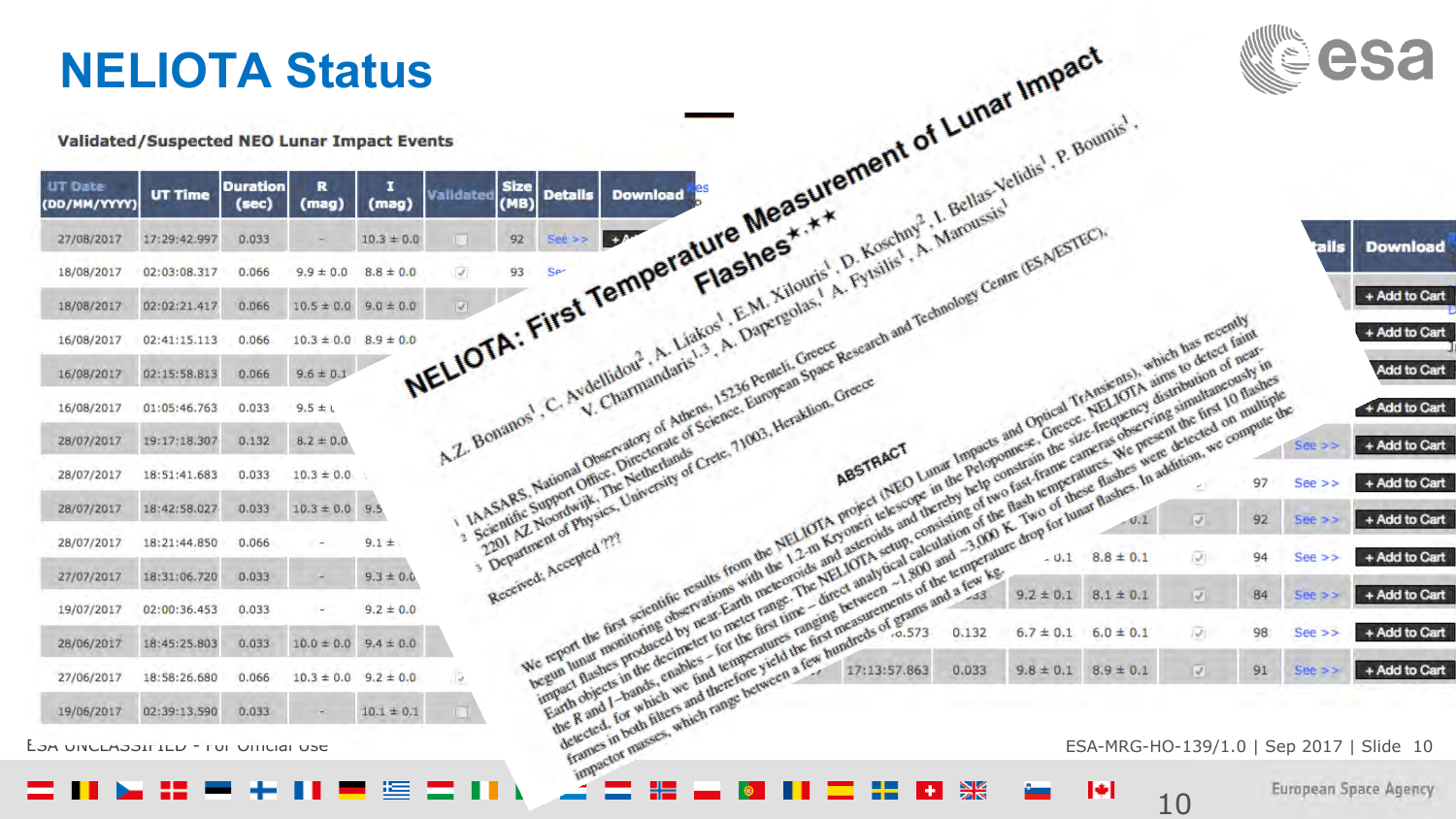## 连军 . . . . . .  $=$   $\approx$ **ET XX**  $+11 \bullet$ -32 **THE**



 $\blacktriangleright$ 

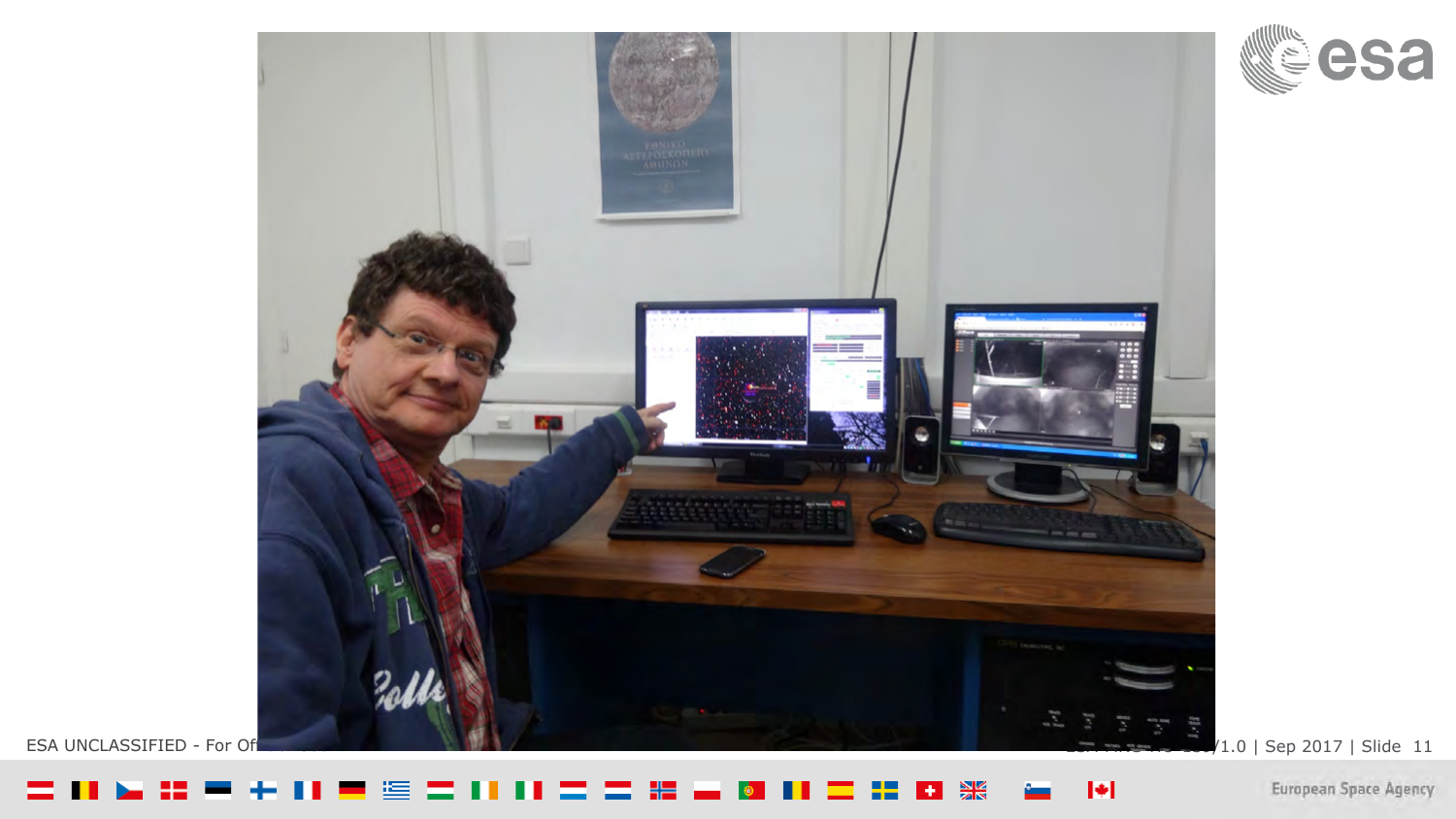